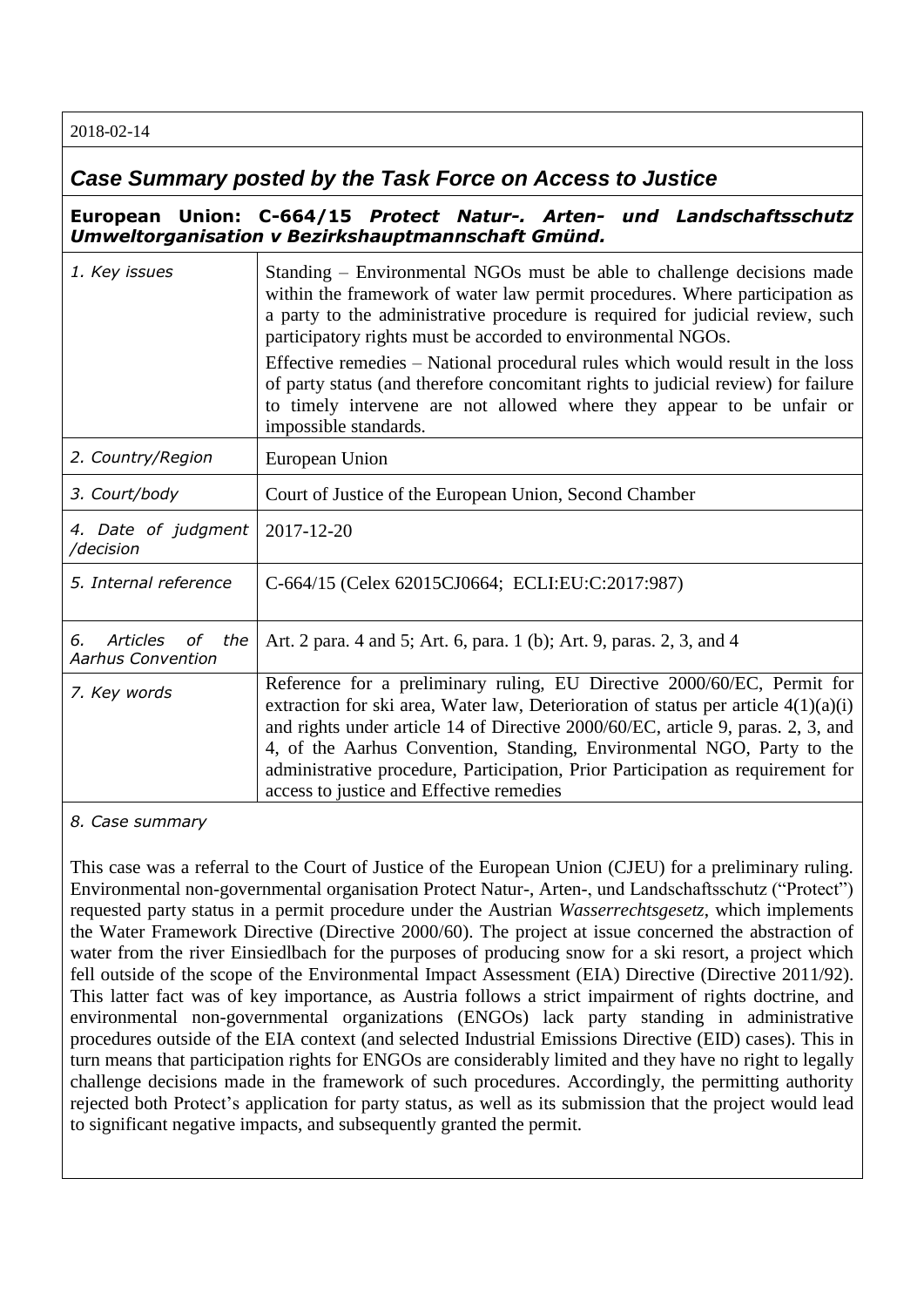On appeal to the Lower Austrian Regional Administrative Court, Protect argued that the decision was contrary to both Directive 2000/60 and article 9, para. 3, of the Aarhus Convention. This appeal was rejected, however, on the grounds that (a) Protect lost its party standing per national administrative procedural rules by virtue of its failure to bring its submissions prior to the hearing at the administrative stage, and (b) the Convention is not directly applicable according to national law. Protect sought judicial review of this decision to the Supreme Administrative Court (Verwaltungsgerichtshof; VwGH), arguing that it should have party standing according to article 2, paras. 4 and 5, and article 9, para. 3, of the Convention. Protect furthermore argued that its legal interests in the observance of EU environmental laws – particularly Directive 2000/60 – had been violated.

This court subsequently referred the case to the CJEU, posing three questions: (1) whether article 9, para. 3, of the Convention means that article 4 of Directive 2000/60 or the Directive as a whole must be interpreted as requiring that ENGOs be able to challenge in court water law permits for projects for which an assessment under Directive 2011/92 is not foreseen; (2) whether in such a case it suffices under the Convention that an ENGO be given the ability to appeal the relevant administrative decision, or whether an ENGO must be granted rights in the administrative procedure itself; and (3) whether Articles 9(3) and 9(4) preclude a national procedural rule such as in the case at issue, according to which an ENGO loses its party standing and therefore the right to bring an appeal where it failed to "timely" make its submissions, by the time of the hearing at the latest.

## The CJEU ruled that:

- article 9, para. 3, of the Convention in conjunction with article 47 of the Charter of Fundamental Rights (CFR) requires that a recognized environmental NGO must be able to bring legal challenge against a decision which might violate article 4 of Directive 2000/60;

- article 9, para. 3, in conjunction with article 47 of the CFR as well as Article 14(1) of Directive 2000/60 must be interpreted such as to block any national provisions denying participation rights as a party to administrative proceedings, where such status is a prerequisite to challenge decisions which are made in the framework of these proceedings;

- articles 9, paras. 3 and 4, of the Convention – as applied to the specific circumstances of the national law(s) and case at issue – precludes a national procedural provision according to which environmental NGOs would lose their rights as a party to the administrative procedure (and therefore concomitant access to justice rights) by virtue of failing to bring its submissions in a "timely" fashion, at the hearing at the latest.

The CJEU furthermore stated that the question of whether an environmental NGO like Protect has a right under article 9, para. 3, of the Convention to challenge a permit issued per article 4 of Directive 2000/60 only arises when a court's review of the circumstances comes to the conclusion that significant negative impacts are excluded; otherwise the procedure would fall under article 6, para. 1 (b), of the Convention and by extension article 9, para. 2, would be the relevant access to justice provision (paras. 39-42 in the judgement with reference to C-243/15 (*LZ II*)).

Assuming significant negative impacts can be excluded, however, article 9, para. 3, of the Convention is indeed the applicable provision for access to justice, in the Court's view. In analysing this provision in conjunction with article 47 CFR, the CJEU went on to say that, although Member States have some discretion in establishing standing criteria" according to their national laws, these may not be so strict that it is practically impossible for ENGOs to challenge acts and omissions within the meaning of article 9, para. 3, of the Convention. National courts must interpret the national procedural rules on standing to allow such challenges or, where such an interpretation is not possible, must disapply such rules of their own motion (paras 54-58).